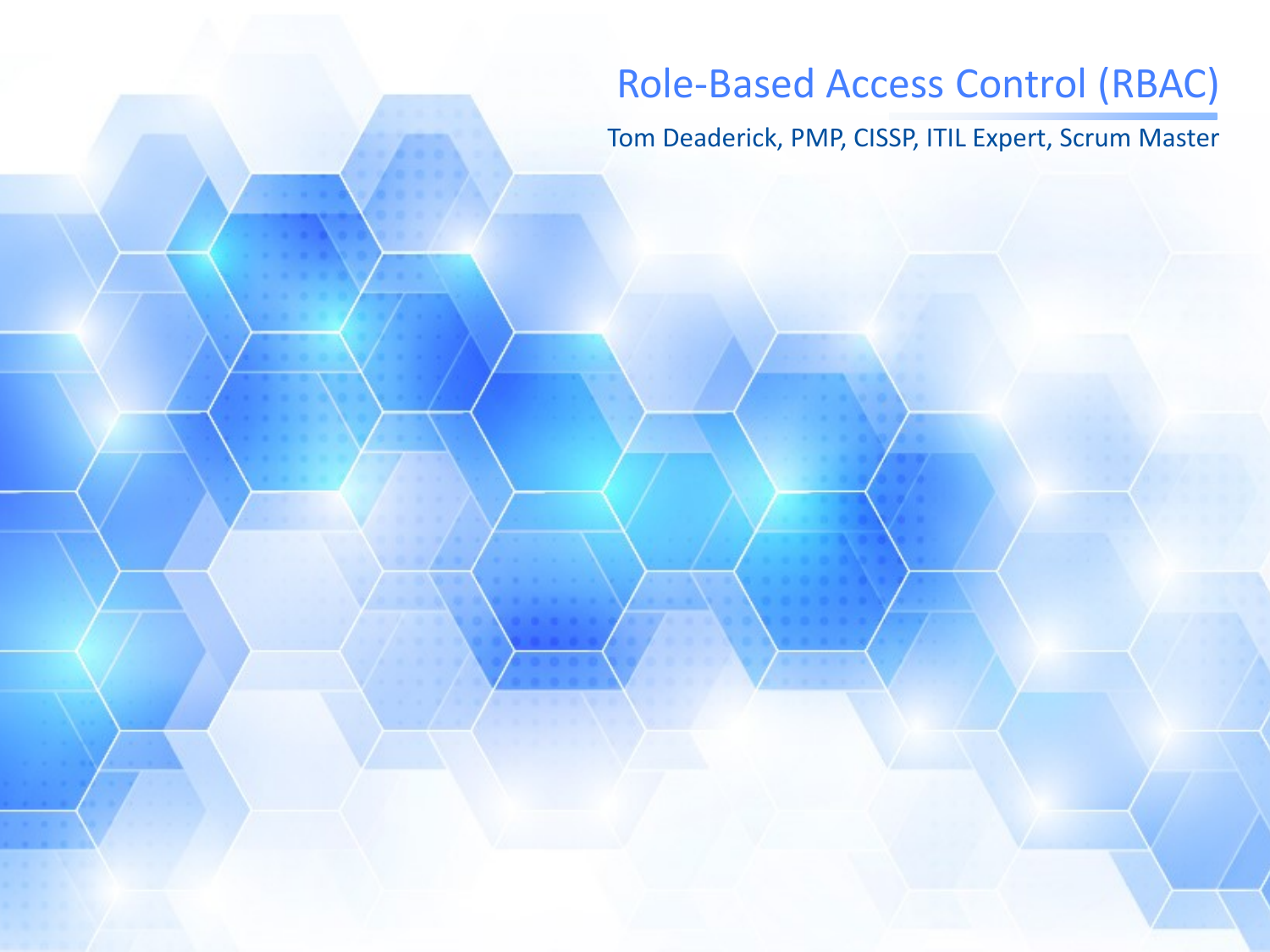# Role-Based Access Control (RBAC)

- Current-State: Individual Access Control
	- Employees & Contractors ("Surrogate FTEs") receive minimal ("birthright") security provisions with a new account.
	- Managers request additional security provisions for staff accounts using paper forms.
	- Managers typically rely on "model users" as virtual provision collections.
	- Transferred Employees/Contractors typically retain provisions of prior roles (security risk).
- Future-State: RBAC
	- Employees & Contractors automatically receive provisions associated with their role upon assignment to a position.
	- Individually-appropriate provisions may be requested via form and excluded from RBAC inheritance at manager's discretion.
	- Provisions associated with a role are automatically removed when transferred (except by manager's request for a transition period).

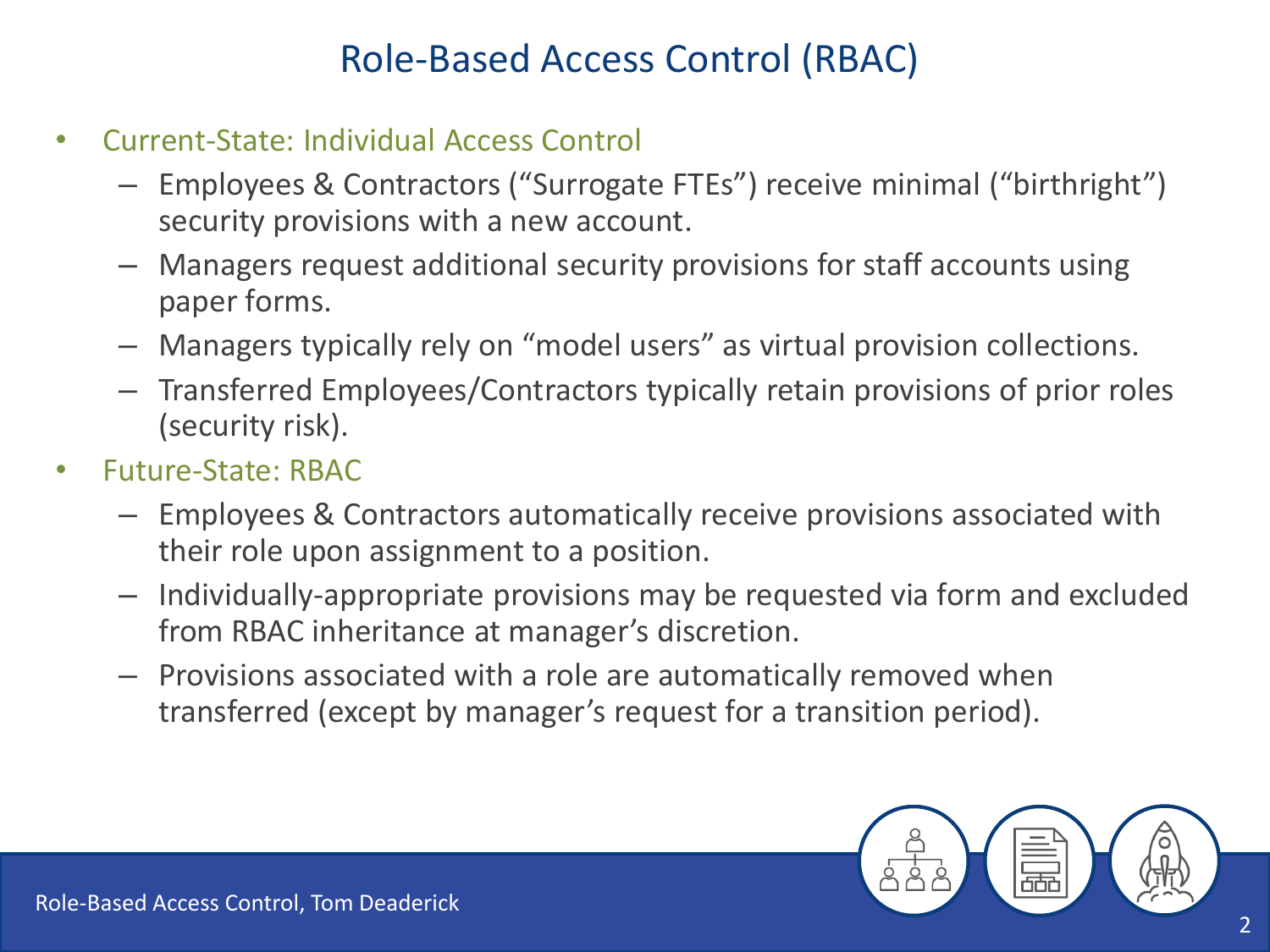# **Benefits**

- Day-one provisioning (AD) of new hires and transfers.
- Individually-appropriate provisions may be excluded from roles at manager's discretion.
- Structured & streamlined manager oversight/recertification.
- Reduced processing by Identity & Access Management (IAM).
- Transfers strip prior role provisions, except by manager's request during a short transition.

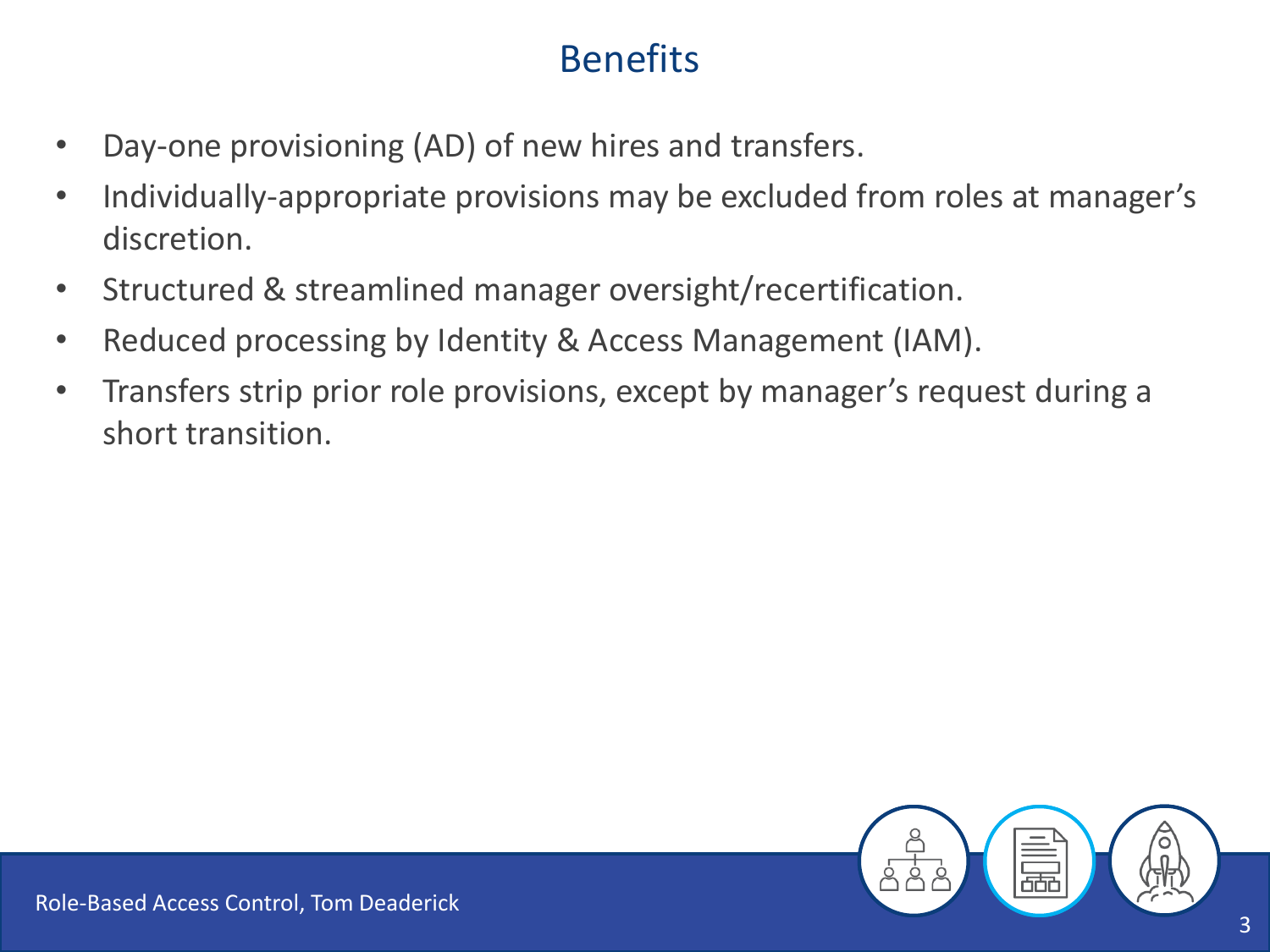# Challenge

- 1,900 Unique positions
- 7,300 Active Users
- 5,360 Unique Security Groups

### …with

- 391,000 ACE (Access Control Entry) individual combinations
- Converting to 81,500 role/individual ACEs

### …without

Users even noticing.



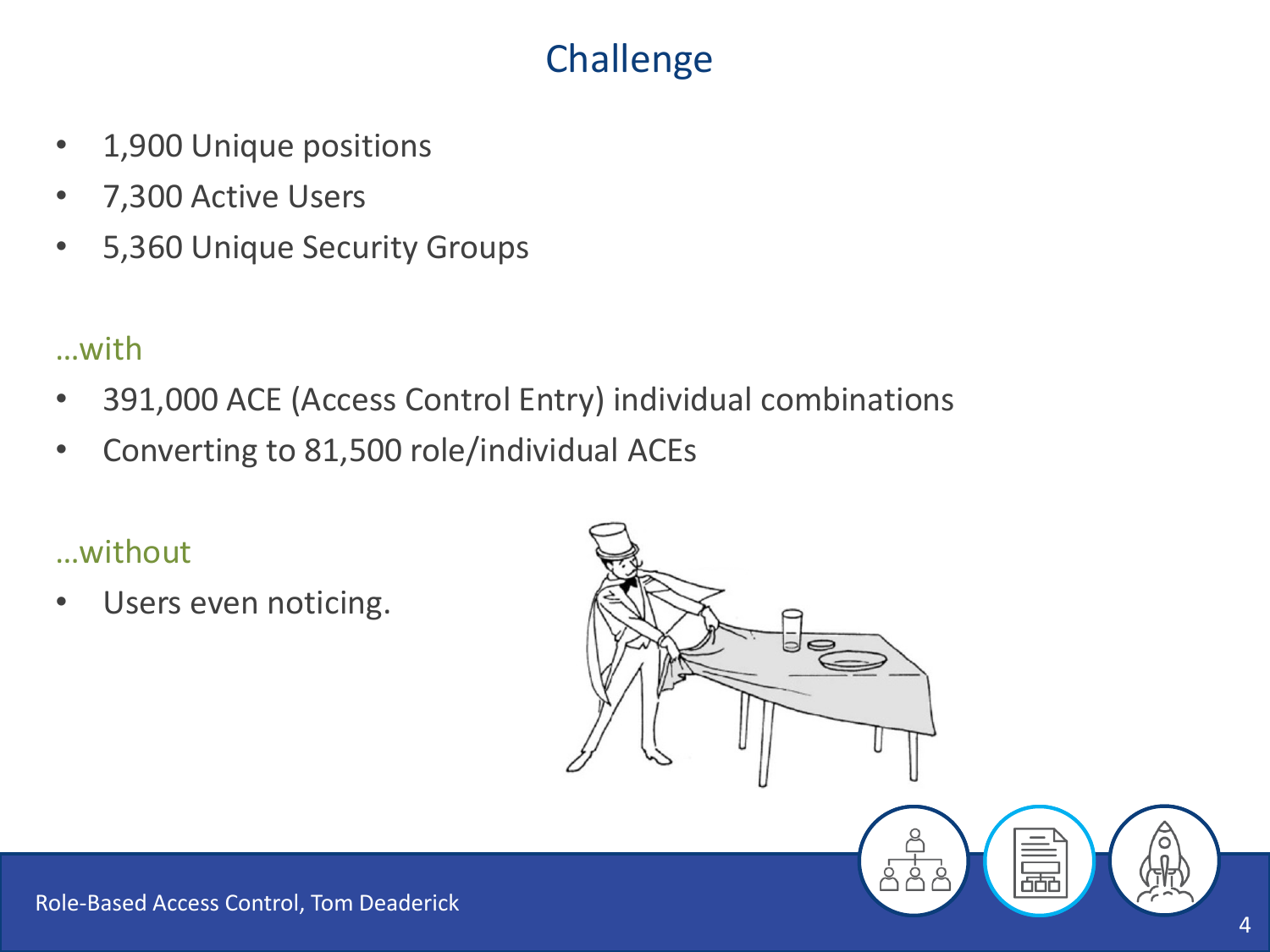## Moving parts

**Initial AD structure**<br>
Company.ORG<br>  $\begin{array}{ccc}\n\ldots \\
\downarrow\n\end{array}$  Main\_Groups<br>  $\begin{array}{ccc}\n\ldots \\
\downarrow\n\end{array}$  Main\_Groups<br>  $\begin{array}{ccc}\n\ldots \\
\downarrow\n\end{array}$  Main\_Groups ... | ... | SecurityGroups ... | ... | Location1\_SecurityGroups ... | ... | ... | DefaultBirthrightGroup1  $\ldots$  |  $\ldots$  |  $\ldots$  |  $\ldots$  |  $\ldots$  | 12345111112  $...$   $...$   $...$   $...$   $...$   $...$   $...$   $...$   $...$   $12345111113$ ... | ... | ... | SecurityGroup21  $...$  |  $...$  |  $...$  |  $...$  |  $...$  |  $12345111112$  $\ldots$  |  $\ldots$  |  $\ldots$  |  $\ldots$  |  $\ldots$  | 12345111113 ... | ... | ... | Location2\_SecurityGroups ... | ... | ... | DefaultBirthrightGroup2  $\ldots$  |  $\ldots$  |  $\ldots$  |  $\ldots$  |  $\ldots$  | 12345111112  $...$  | ... | ... | ... | 12345111113 ... | ... | ... | ... | SecurityGroup1  $\ldots$  |  $\ldots$  |  $\ldots$  |  $\ldots$  |  $\ldots$  | 12345111112 ... | ... | ... | ... | SecurityGroup2  $\ldots$  |  $\ldots$  |  $\ldots$  |  $\ldots$  |  $\ldots$  | 12345111112 ... | ... | ... | ... | SecurityGroup3 ... | ... | ... | ... | User04 ... | ... | ... | SecurityGroup4 ... | ... | ... | ... | ... | User02 ... | ... | ... | ... | ... | User03 ... | ... | ... | RBAC  $...$  |  $...$  |  $...$  |  $...$  | 12345111112 ... | ... | ... | ... | ... | User01 ... | ... | ... | ... | User02  $\ldots$  |  $\ldots$  |  $\ldots$  |  $\ldots$  | 12345111113 ... | ... | ... | ... | ... | User03 ... | ... | ... | ... | ... | User04 ... | Main\_Users ... | ... | Location ... | ... | ... | User01 ... | ... | ... | User02 ... | ... | ... | User03 ... | ... | ... | User04

- ... | ... | SecurityGroups ... | ... | ... | Location1 SecurityGroups ... | ... | ... | ... | DefaultBirthrightGroup1  $\ldots$  |  $\ldots$  |  $\ldots$  |  $\ldots$  |  $\ldots$  | 12345111112  $...$  |  $...$  |  $...$  |  $...$  |  $...$  |  $12345111113$ ... | ... | ... | ... | ... | 12345111114 (Added new position) ... | ... | ... | ... | SecurityGroup21  $\ldots$  |  $\ldots$  |  $\ldots$  |  $\ldots$  |  $\ldots$  | 12345111112  $\ldots$  |  $\ldots$  |  $\ldots$  |  $\ldots$  |  $\ldots$  | 12345111113 ... | ... | ... | Location2\_SecurityGroups ... | ... | ... | ... | DefaultBirthrightGroup2  $...$  |  $...$  |  $...$  |  $...$  |  $...$  | 12345111112 ... | ... | ... | ... | ... | 12345111113 ... | ... | ... | ... | ... | 12345111114 (Added new position) ... | ... | ... | ... | SecurityGroup1  $\ldots$  |  $\ldots$  |  $\ldots$  |  $\ldots$  |  $\ldots$  | 12345111112 ... | ... | ... | ... | SecurityGroup2  $\ldots$  |  $\ldots$  |  $\ldots$  |  $\ldots$  |  $\ldots$  | 12345111112 ... | ... | ... | ... | SecurityGroup3 ... | ... | ... | ... | ... | User01 ... | ... | ... | ... | ... | User04 ... | ... | ... | ... | SecurityGroup4 ... | ... | ... | ... | ... | 12345111112 (Replaced individual with role priv.) ... | ... | ... | ... | ... | 12345111114 (Replaced individual with role priv.) ... | ... | ... | RBAC  $\ldots$  |  $\ldots$  |  $\ldots$  |  $\ldots$  | 12345111112 ... | ... | ... | ... | ... | User01 ... | ... | ... | ... | ... | User03 (Moved to new position)  $\ldots$  |  $\ldots$  |  $\ldots$  |  $\ldots$  | 12345111113 ... | ... | ... | ... | ... | User04 ... | ... | ... | ... | 12345111114 (Created new position) ... | ... | ... | ... | ... | User02 (Moved to new position) ... | Main\_Users ... | ... | Location ... | ... | ... | User01 ... | ... | ... | User02 ... | ... | ... | User03 ... | ... | ... | User04
- 1. User04's initial individual membership in SecurityGroup4 is converted into a role and assigned to position 12345111112.
- 2. User02 was transferred from initial position (12345111112) to newlycreated position (12345111114).

Process supports conversion of individual provisions to role provisions, and automatically provisions transferred employees & contractors nightly.

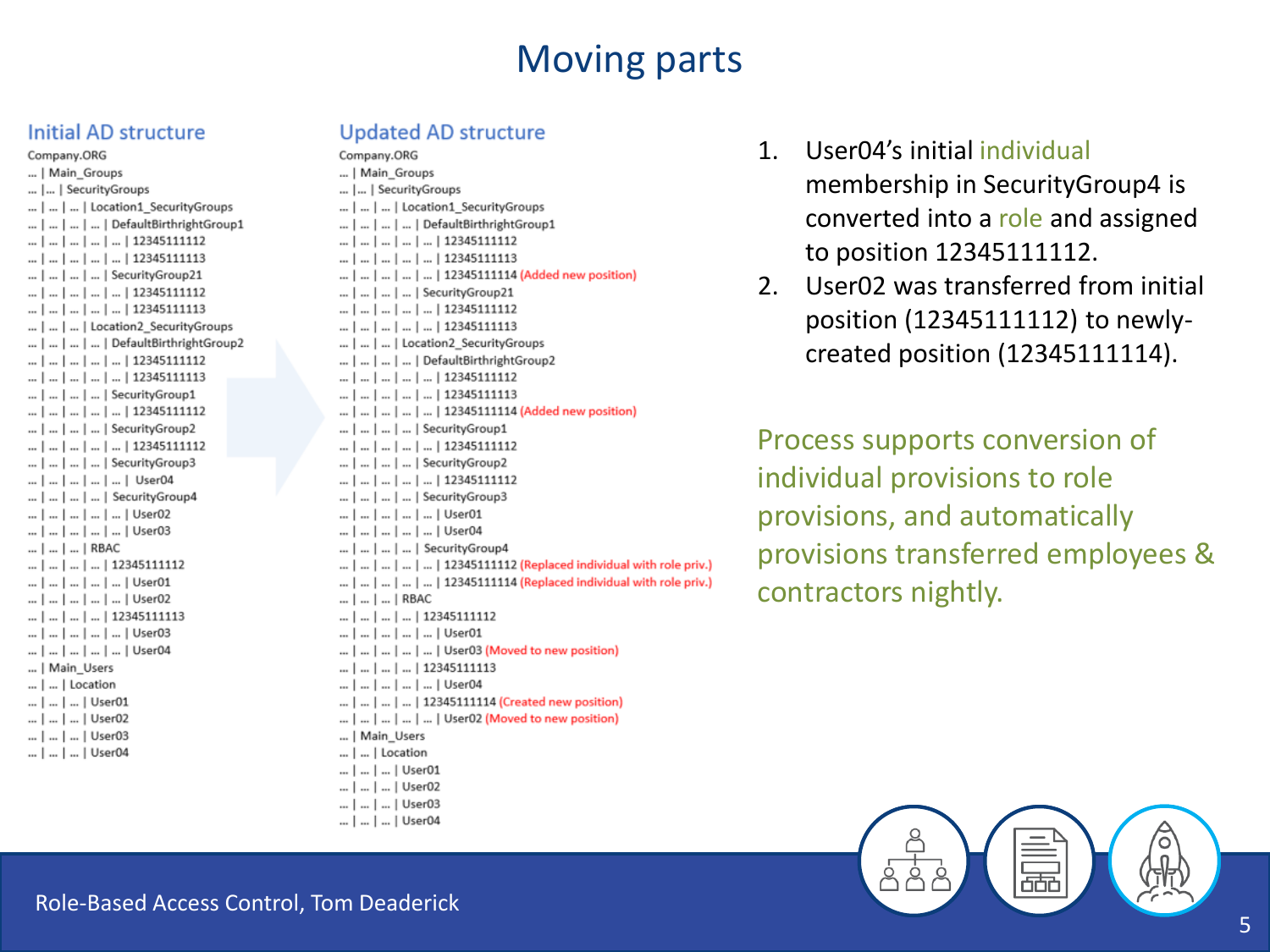



## Process Overview

#### A, B & C

Compensation Department creates new positions for pay-grade reclassifications and organizational redesigns. Minor title changes do not require RBAC adjustment.

#### H & J

Infor and AD are the primary points-of-truth for position and security provisions respectively.

Positions are changed in Infor by processes A, B & C.

Security provisions are changed during daily provisioning/deprovisioning.

#### K to End

An SSIS package runs nightly, processing the departments and users identified for the proof-of-concept and metered production onboarding into RBAC provisioning.

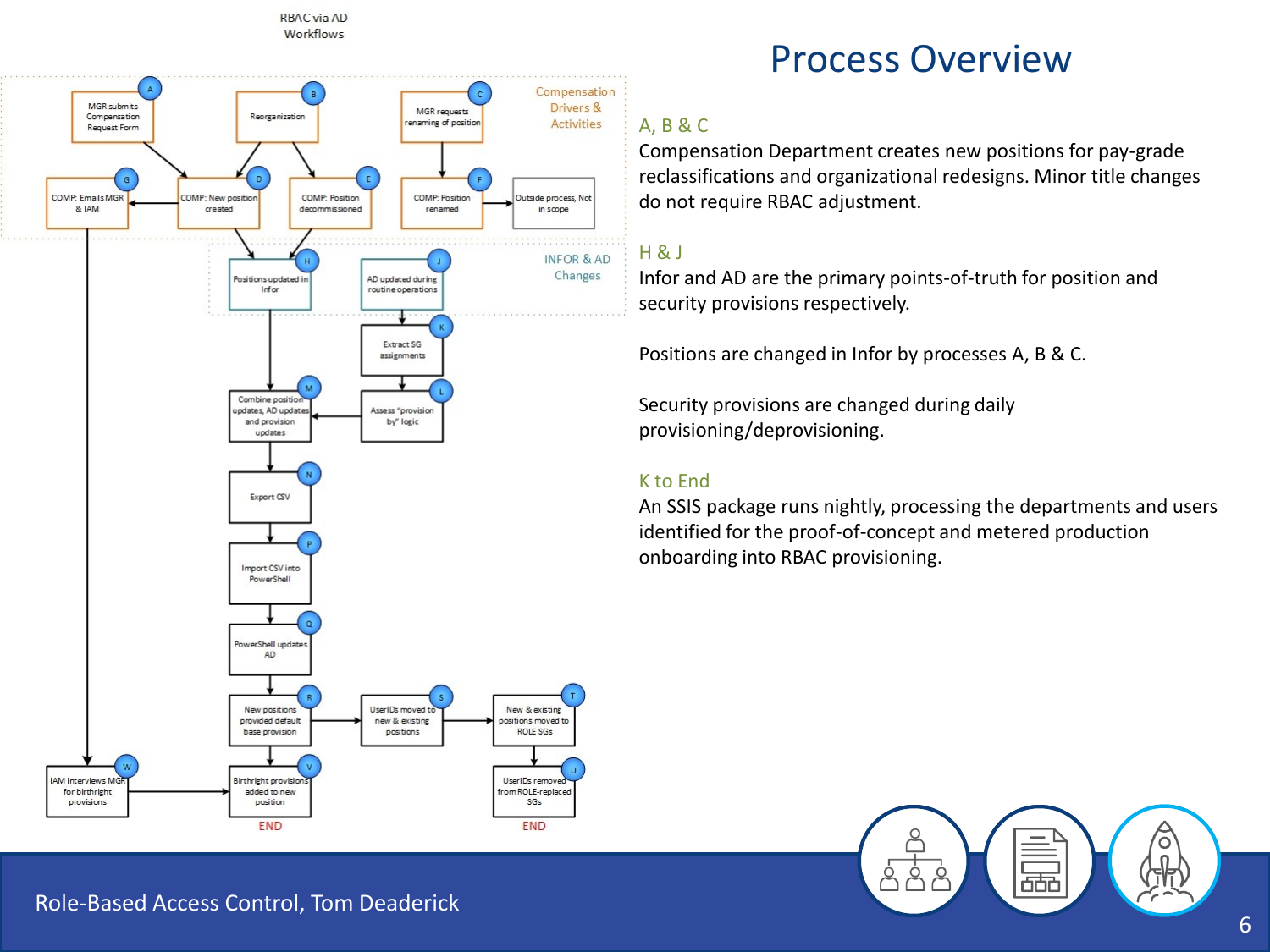# Technical Components: RBAC\_SSIS

Purge prior day's data

PS: Extract UserID, Group Membership from AD

Load RBAC-AD Table

Clean Data

SQL Views: Assign SGs as ROLE or INDIVIDUAL provisions & manage exclusions

Export CSV file of security assignments

PS: Update AD positions and Security Groups

SQL Views: Process Transition Exclusions

PS: Update transitioning UserIDs to retain prior role's provisions in AD

\* "PS" indicates "PowerShell.

SSIS package runs after midnight (daily).

Primary decision logic, including:

- Departments included in project
- Positions included in project
- Security Groups excluded from Role assignments

… are contained in SQL views (blue)

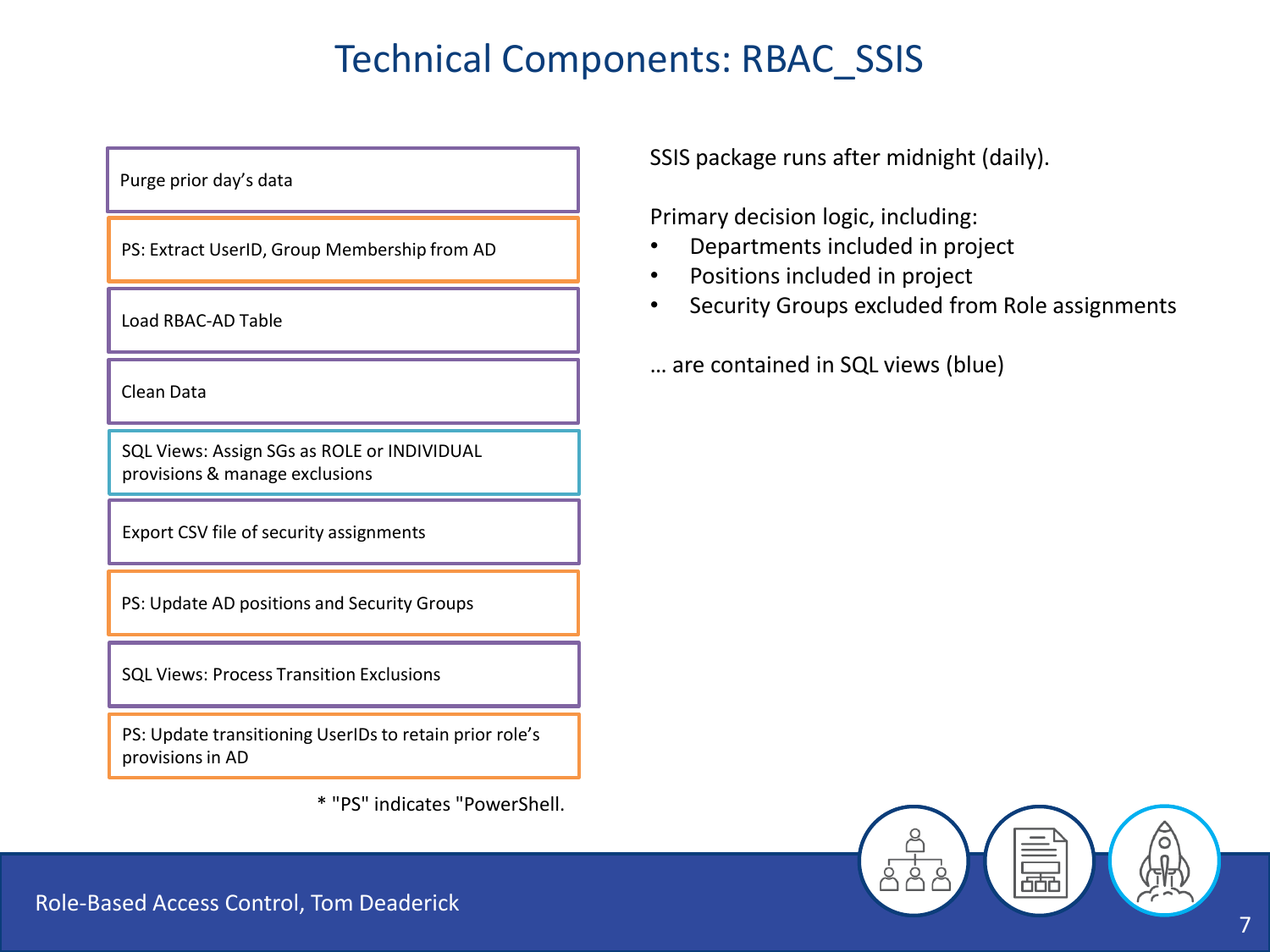# How are Roles Provisioned?

Two of ten are members of "Transporter fiddling" security group Warp drive engineers Result: "Transporter fiddling" not added to warp drive engineer role & permissions are maintained

There are too few employees in the warp drive engineer" position with membership in "Transporter fiddling" security group to warrant adding this membership to the other eight employees.



Three of ten are members of "Impulse override" security group Warp drive engineers Result: "Impulse override" added to warp drive engineer role & permissions extend to all in role. Three of the "warp drive engineers" are members of the "Impulse override" security group, so this permission is added to their role, extending permission to the remaining seven employees in this position.



**Transfer from Medical department** Warp drive engineers Manager may:

- A) Individually provision new arrival with "Transporter fiddling", or
- B) Add "Transporter fiddling" to warp drive engineers role and add transferred employee into role.

As managers hire each new employee, they may continue provisioning the remaining user-level permissions by individual, or by assigning the permissions to the role.

This establishes a virtuous cycle.

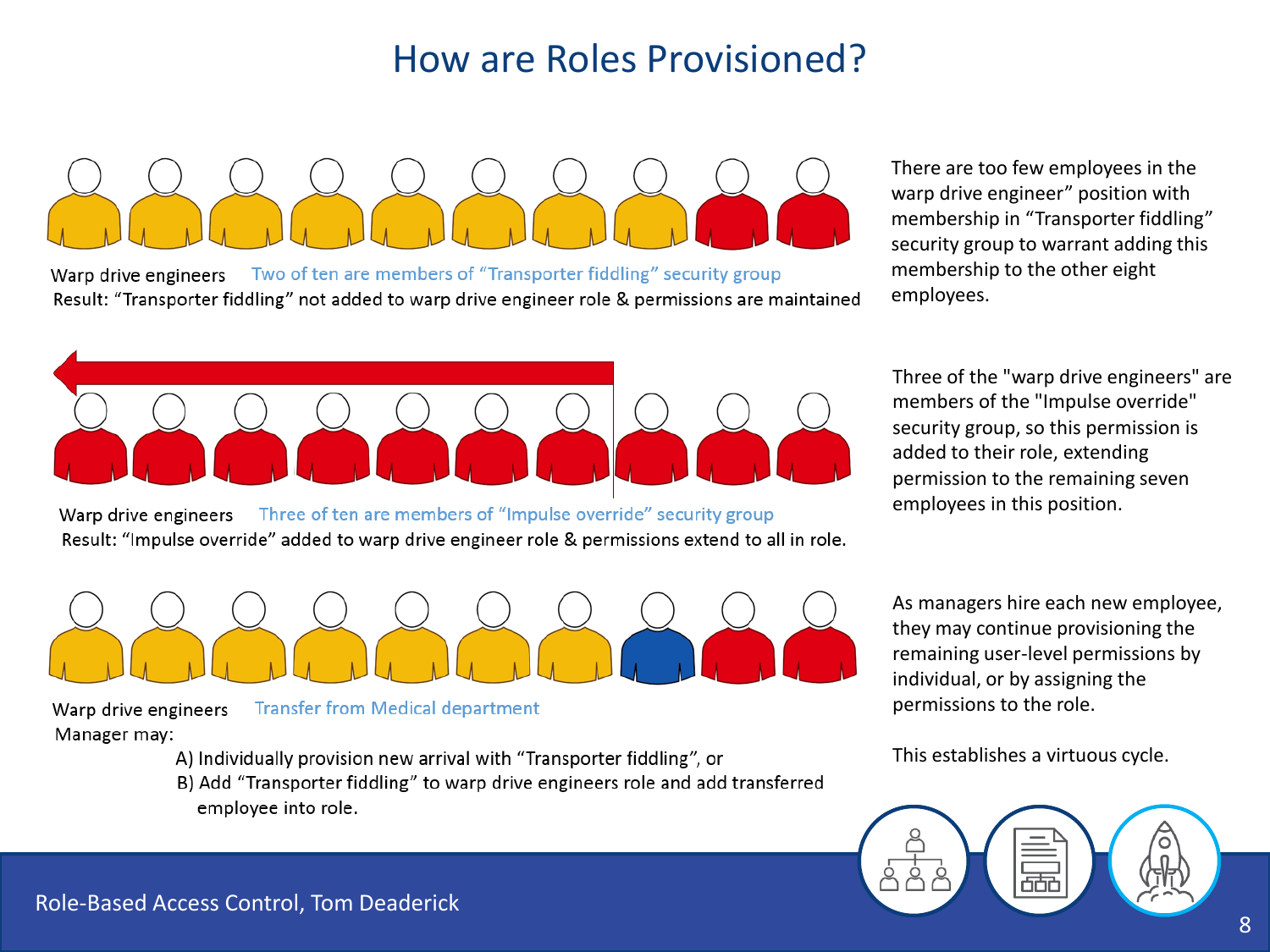## Virtuous Cycle



As new staff are onboarded, managers that have perfectly-fitted role provisions require less additional efforts, or even none at all.

Managers of teams that rely on individual privileges must request provisions with each new hire.

During the manual provisioning process, the Identity & Access Management (IAM) team encourages managers to review individual and role provisions to maximize role-provisioning.

This creates a virtuous cycle, reinforcing the manager's perception of RBAC as a beneficial time-saving option and continually drawing newly-created individual privileges into roles where appropriate.

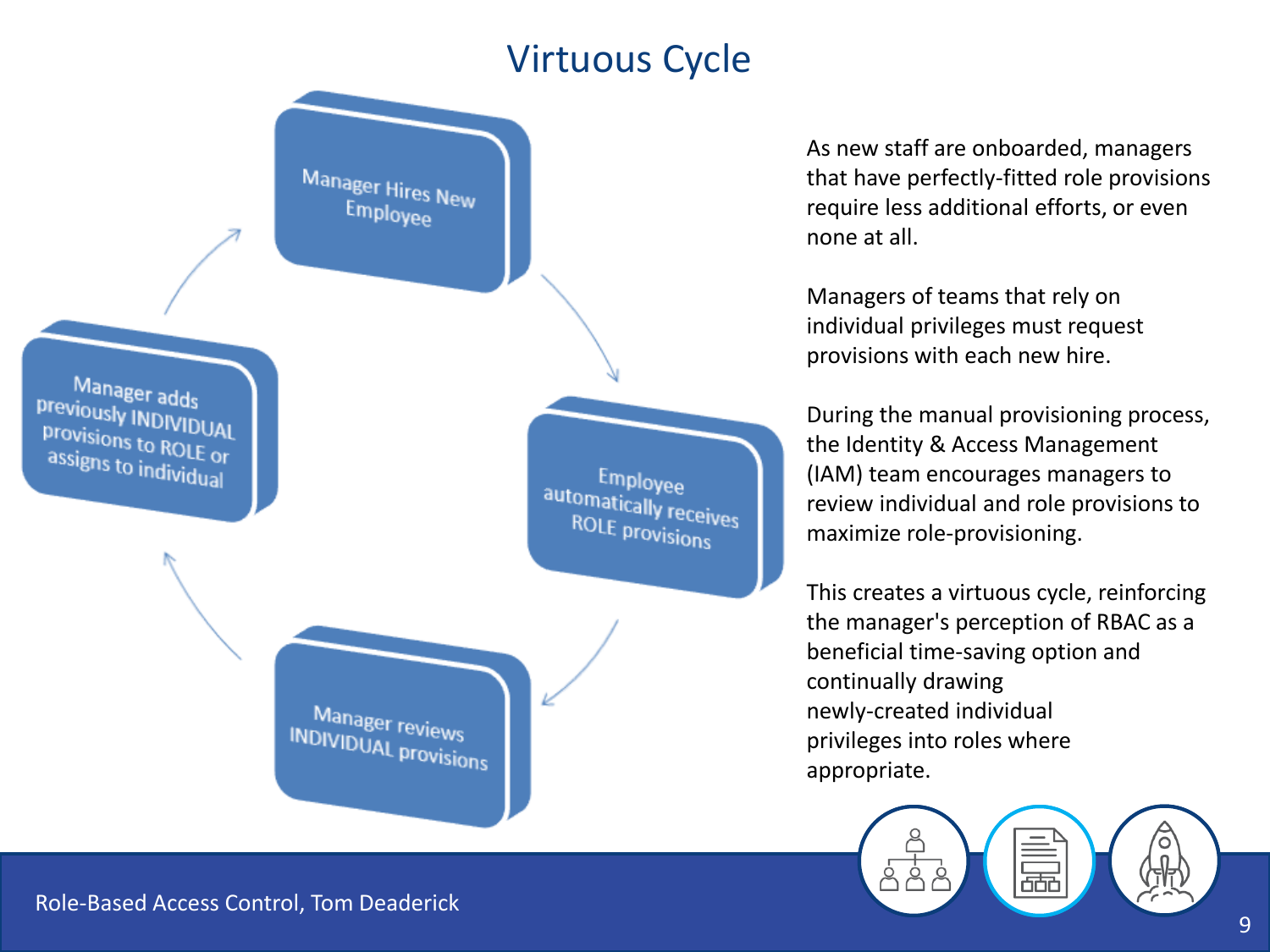# Conversion Plan

- Testing on test domain/test AD
- Testing in production with test users/test SGs
- Testing in production with live user/SGs
- Testing in production with small department
- Activating nightly execution for prior test subjects
- Expanding department by department